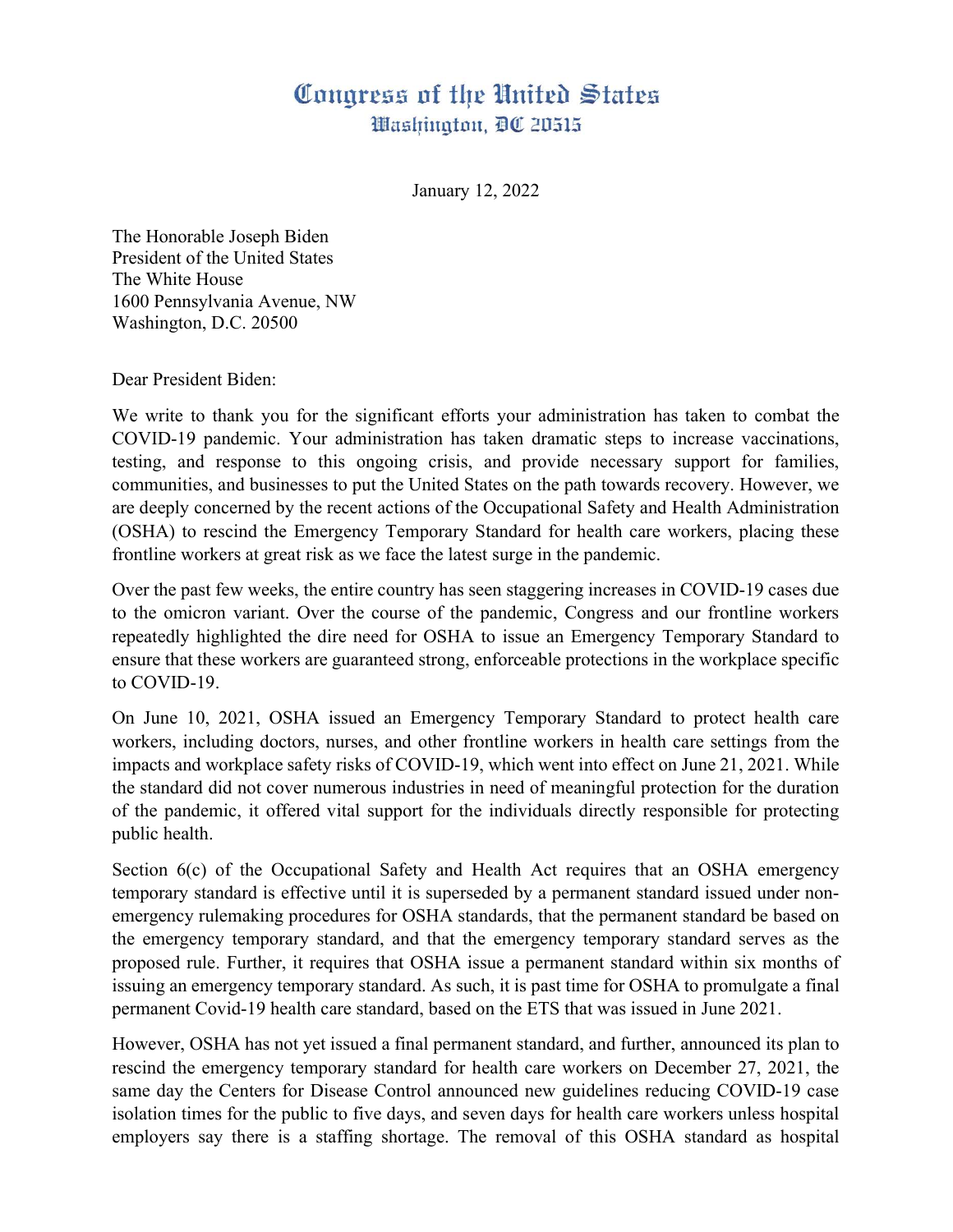resources and workers are strained from grappling with record-breaking numbers of cases of COVID-19 and increasing hospitalizations underscores the dire need for a permanent standard – and retention of the emergency temporary standard until the permanent standard takes effect – for the duration of the pandemic to protect our health care professionals.

We have heard from frontline workers how they are exhausted and scared after combating this virus for nearly two years. They have gone beyond their call to duty, and they are past their breaking points. Rescinding this standard now, during one of the largest surges of this virus, puts them, their families, and their communities at risk. These workers have labored and sacrificed for the duration of the pandemic and it is unconscionable to remove critical protections that allow them to operate in a safe working environment without a meaningful permanent standard in place.

We are in desperate need of a continued strong, enforceable standard to provide full protections for these workers for the duration of the pandemic. Any delay in issuing a final standard directly puts these workers across the country at risk of illness and death as a result of COVID-19. We respectfully request an immediate resolution and urge OSHA to issue a permanent health care standard to protect these at-risk workers for the duration of the COVID-19 pandemic, and retention of the temporary standard so there is not further lapse in protections.

Thank you for your urgent attention to this matter. We would be pleased to discuss this further with you and your staff at your earliest convenience.

Sincerely,

Debbie Dingell Raúl M. Grijalva

Eleanor Holmes Norton Jan Schakowsky Member of Congress Member of Congress

Lucille Roybal-Allard Thomas R. Suozzi Member of Congress Member of Congress

Anthony G. Brown Jimmy Gomez

Stephen F. Lynch Barbara Lee Member of Congress Member of Congress

Member of Congress Member of Congress

Member of Congress Member of Congress

Ritchie Torres Jesús G. "Chuy" García Member of Congress Member of Congress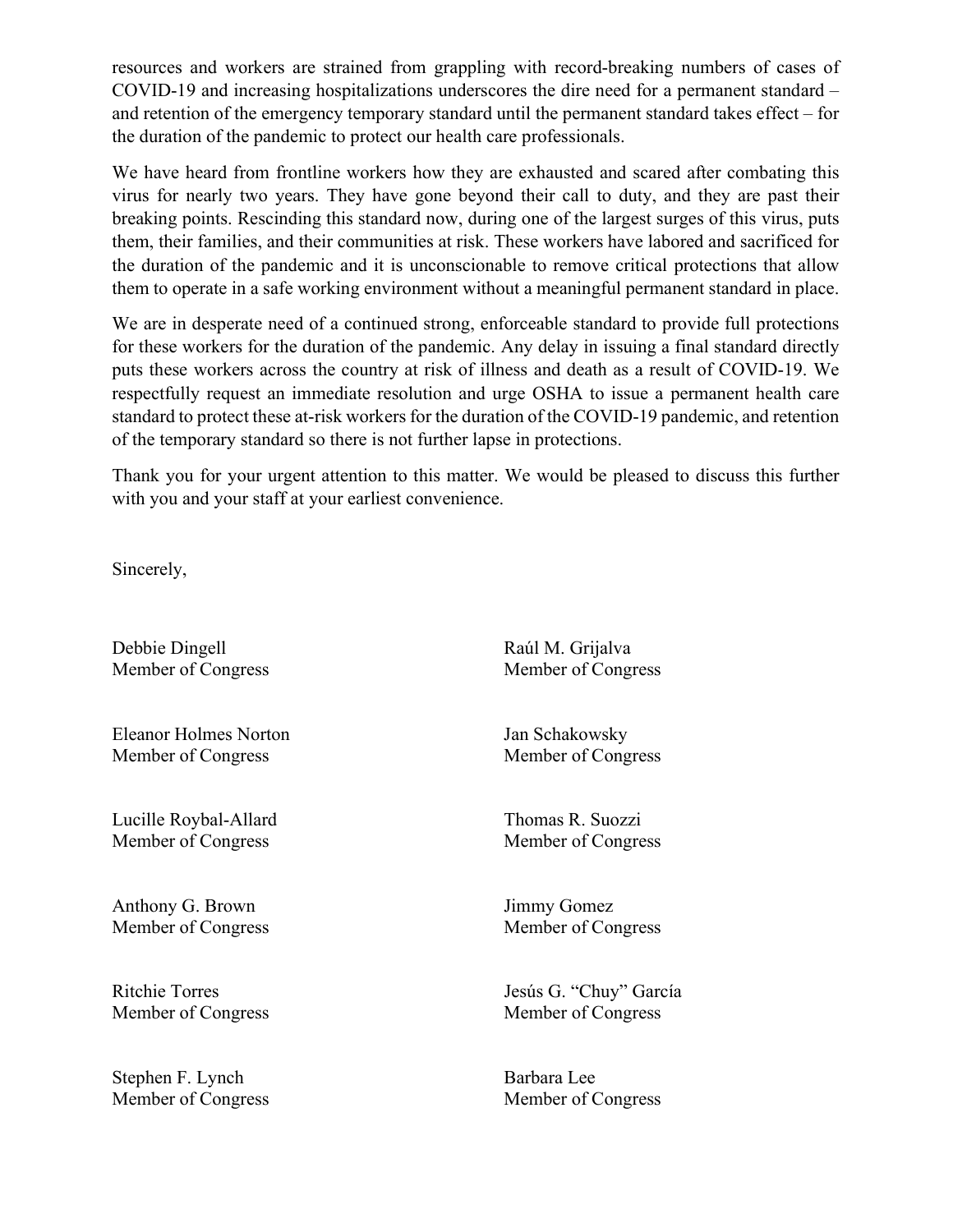Joe Neguse Rashida Tlaib Member of Congress Member of Congress

Betty McCollum Ayanna Pressley

Marcy Kaptur Ted W. Lieu

Daniel T. Kildee Andy Levin

Grace Meng Adam Smith Member of Congress Member of Congress

Mondaire Jones Mary Gay Scanlon

Member of Congress Member of Congress

Suzanne Bonamici **Earl Blumenauer** Earl Blumenauer

Bonnie Watson Coleman Danny K. Davis Member of Congress Member of Congress

Joe Courtney Jahana Hayes Member of Congress Member of Congress

Judy Chu Donald M. Payne, Jr Member of Congress Member of Congress

Zoe Lofgren Jamie Raskin

Member of Congress Member of Congress

Member of Congress Member of Congress

Member of Congress Member of Congress

Member of Congress Member of Congress

Yvette D. Clarke Alexandria Ocasio-Cortez

Member of Congress Member of Congress

Frederica Wilson Jamaal Bowman, Ed.D. Member of Congress Member of Congress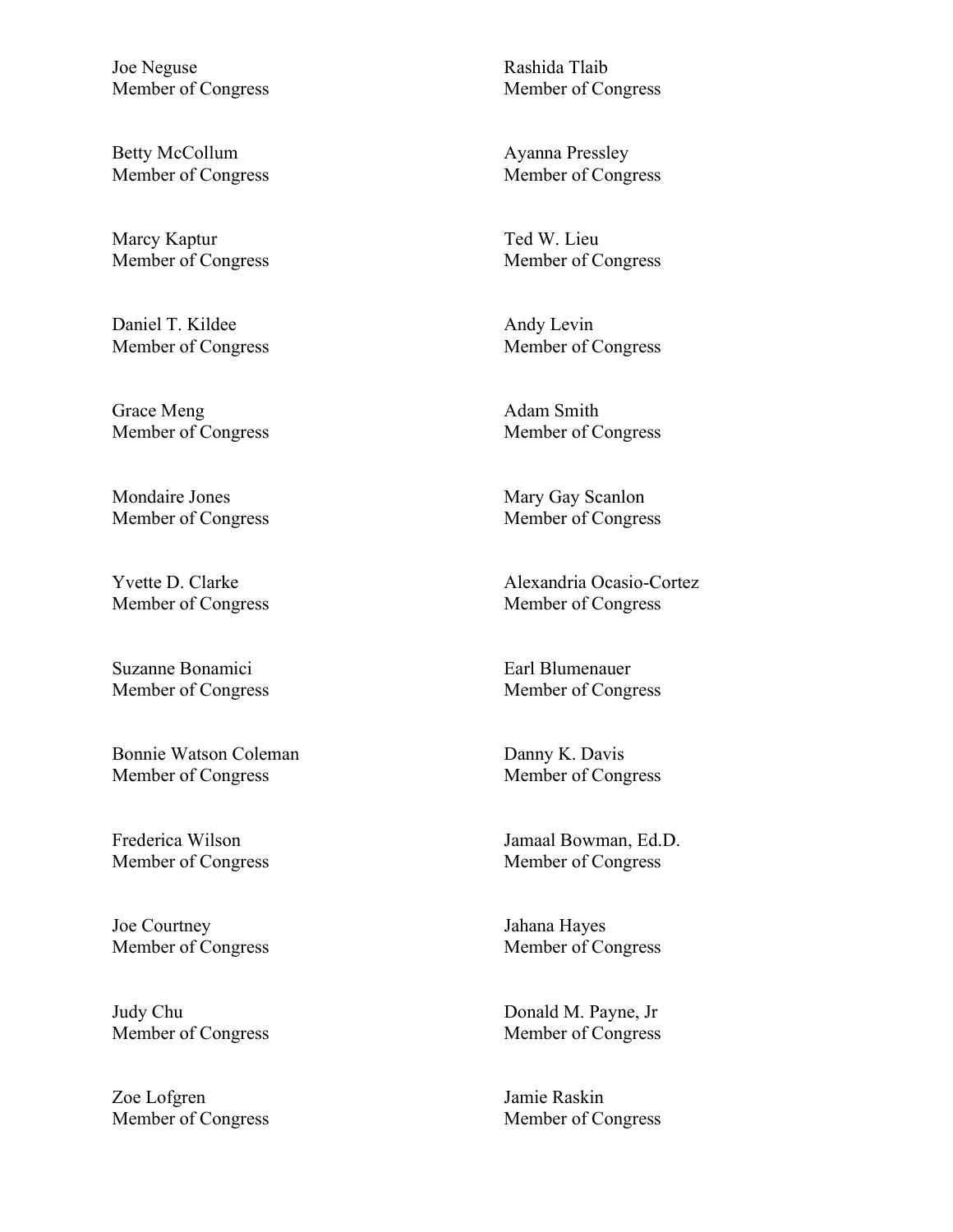Nanette Diaz Barragán Pramila Jayapal Member of Congress Member of Congress

Raja Krishnamoorthi Brendan F. Boyle

Lloyd Doggett Mark DeSaulnier

Rosa L. DeLauro Dina Titus

Lois Frankel Katie Porter

John Garamendi Gwen Moore Member of Congress Member of Congress

Juan Vargas Veronica Escobar

Lori Trahan Nikema Williams Member of Congress Member of Congress

Haley Stevens Sara Jacobs

John B. Larson Adriano Espaillat

Ilhan Omar David N. Cicilline Member of Congress Member of Congress

Nydia M. Velázquez Steve Cohen

Member of Congress Member of Congress

Member of Congress Member of Congress

Grace F. Napolitano Brenda L. Lawrence Member of Congress Member of Congress

Member of Congress Member of Congress

Member of Congress Member of Congress

Member of Congress Member of Congress

Member of Congress Member of Congress

Member of Congress Member of Congress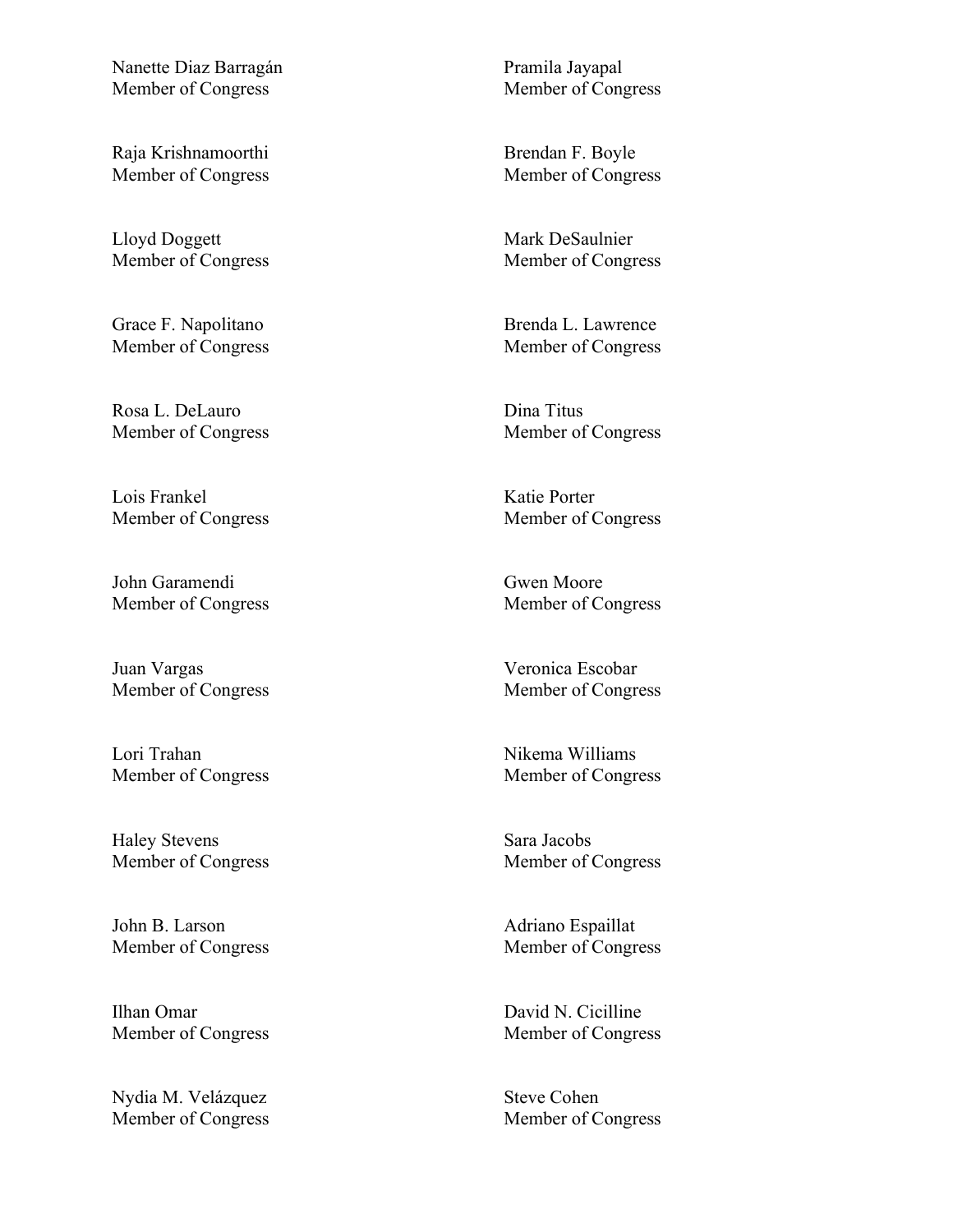Jerry McNerney Peter Welch

Al Lawson Lucy McBath

Linda T. Sánchez Mark Pocan Member of Congress Member of Congress

Eddie Bernice Johnson Seth Moulton Member of Congress Member of Congress

Alan Lowenthal **Madeleine** Dean Member of Congress Member of Congress

Mark Takano David Price

Ed Case Donald Norcross Member of Congress Member of Congress

David Trone Norma J. Torres

Joaquin Castro Julia Brownley

A. Donald McEachin Gerald E. Connolly Member of Congress Member of Congress

Angie Craig John P. Sarbanes Member of Congress Member of Congress

Carolyn B. Maloney Elissa Slotkin Member of Congress Member of Congress

Member of Congress Member of Congress

Member of Congress Member of Congress

Member of Congress Member of Congress

Member of Congress Member of Congress

Member of Congress Member of Congress

Chellie Pingree Alma S. Adams, Ph.D. Member of Congress Member of Congress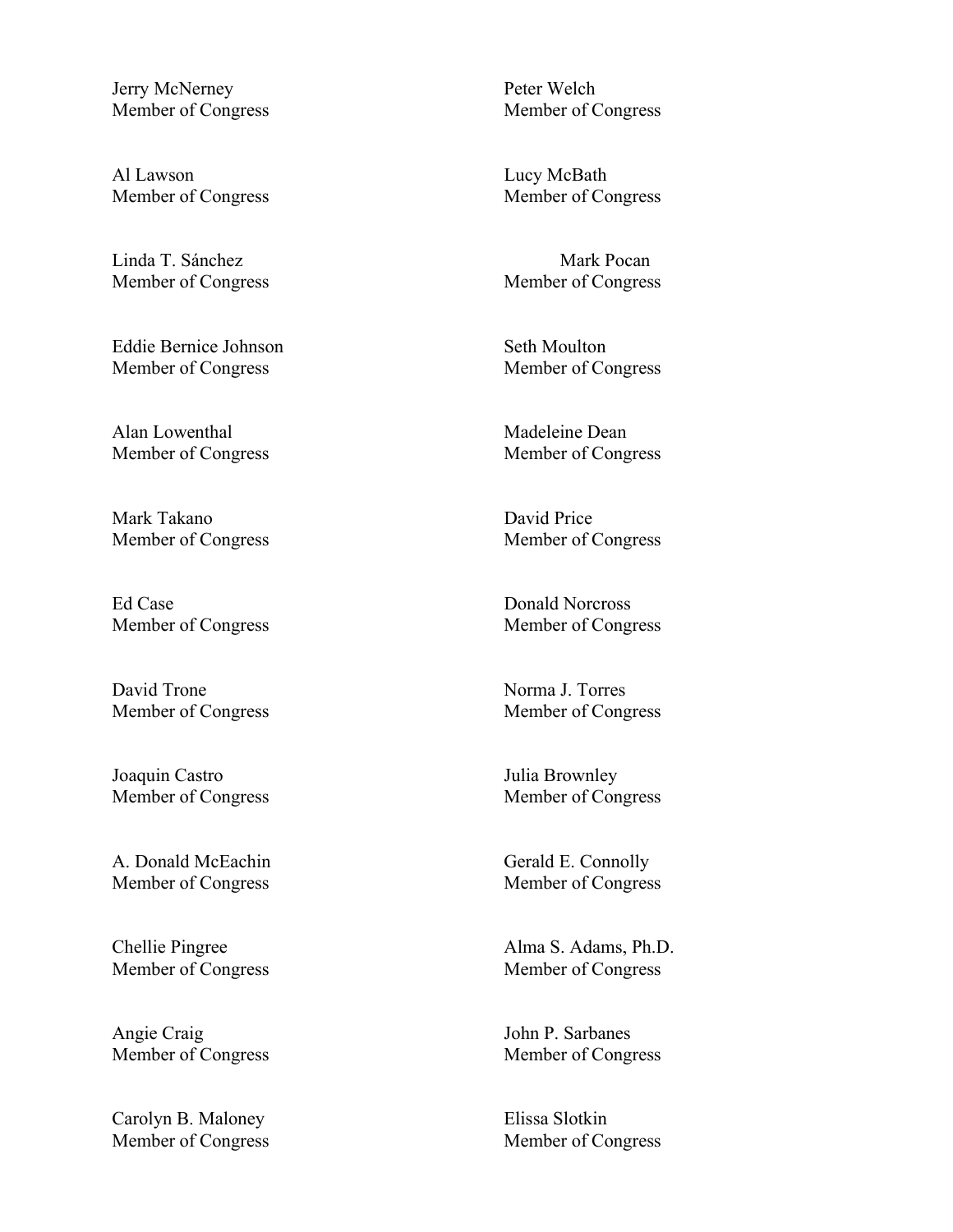Marie Newman Ruben Gallego

Charlie Crist André Carson Member of Congress Member of Congress

Maxine Waters **Jason** Crow

Steven Horsford Bill Pascrell, Jr.

Albio Sires Cori Bush Member of Congress Member of Congress

Cindy Axne Ted Deutch

Ro Khanna Bennie G. Thompson

Mike Quigley **I** are a Huffman

Karen Bass Peter A. DeFazio Member of Congress Member of Congress

Jackie Speier Lisa Blunt Rochester

Adam B. Schiff Doris Matsui

William R. Keating J. Luis Correa

Katherine M. Clark Marc Veasey Member of Congress Member of Congress

Member of Congress Member of Congress

Member of Congress Member of Congress

Member of Congress Member of Congress

Member of Congress Member of Congress

Member of Congress Member of Congress

Member of Congress Member of Congress

Member of Congress Member of Congress

Member of Congress Member of Congress